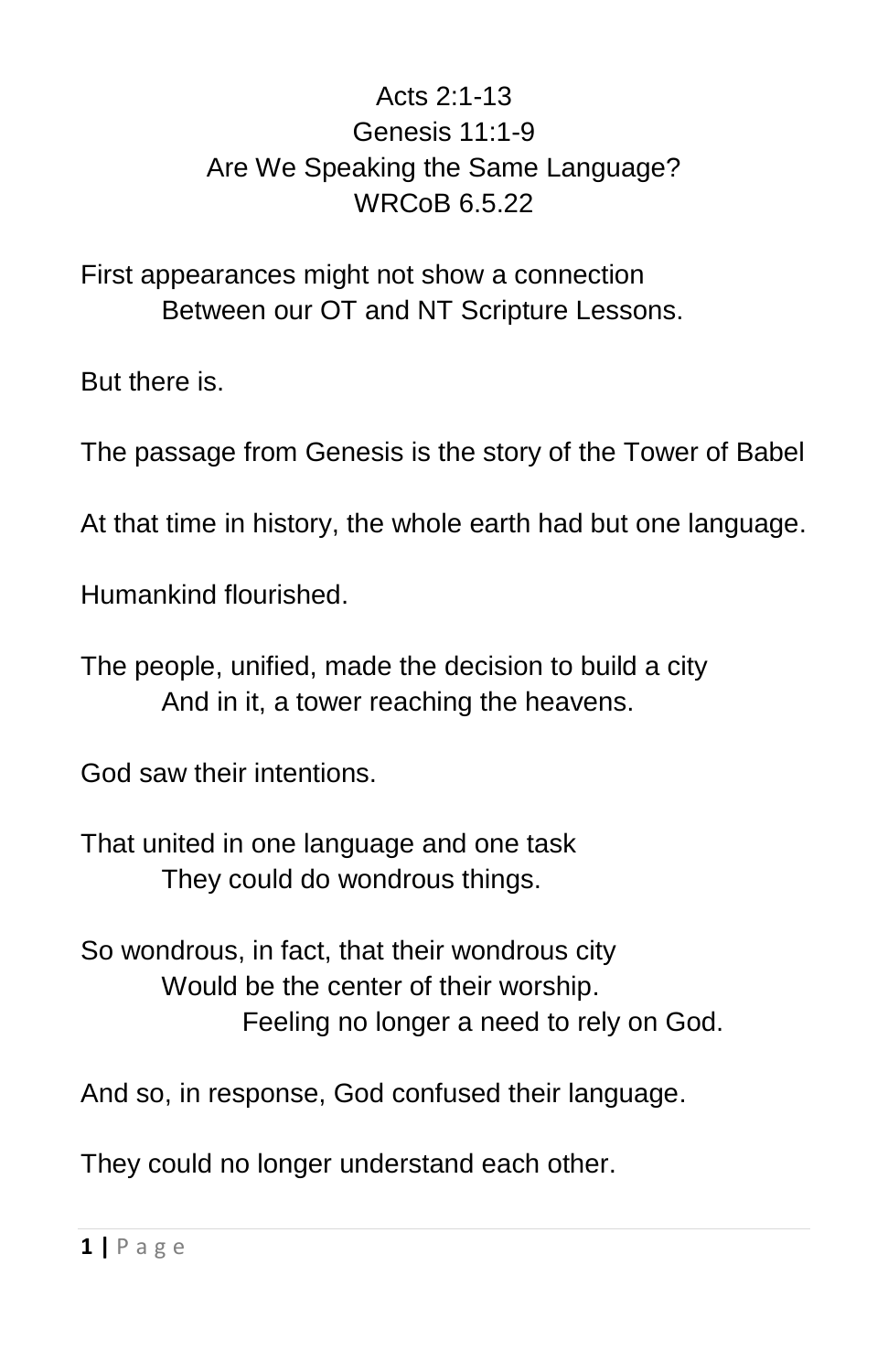The architects fought with the stone masons Who couldn't read the blue prints.

The stone masons fought with the laborers Who couldn't follow verbal instructions

And the laborers tried to unionize But the sound coming from their mouths Was just babble.

And their building enterprise came to a screeching halt.

God scattered them to the four corners of the globe Each with their own language.

And they named the place Babel

 $\sim$ 

Now we move forward many thousand years To an event recorded in the Book of Acts.

We go to where the disciples had gathered.

After Jesus rose from the grave And just before he ascended into heaven

He told the disciples to wait in Jerusalem for the Holy Spirit.

And so fifty days following Passover During a Jewish festival known as Pentecost

The Holy Spirit came down upon them in a mighty way. Not a gentle breeze but like the rush of a violent wind.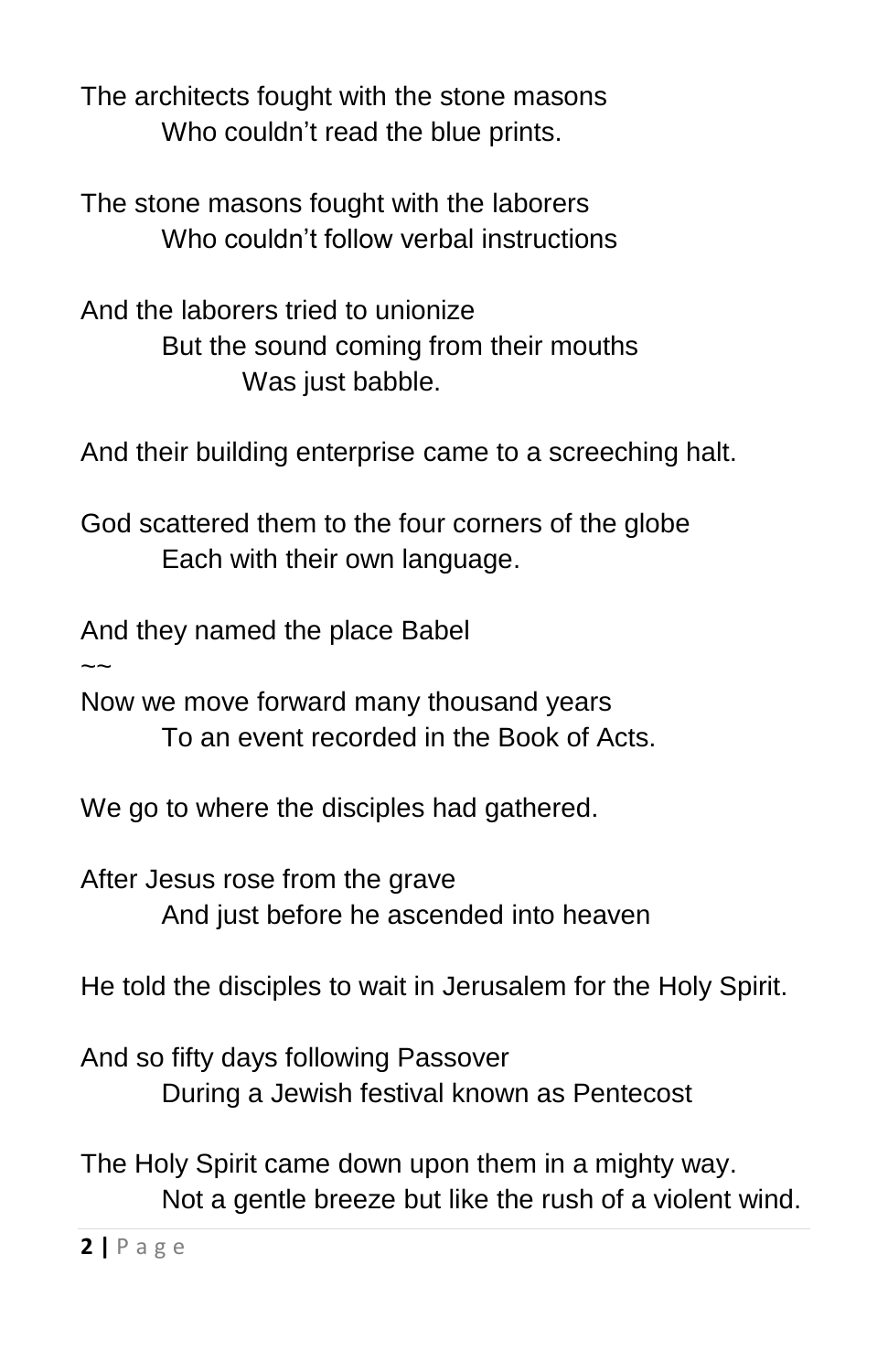Filled with the Spirit, they started speaking.

People heard the disciples speaking their language.

How could these uneducated Galileans do that?

Sixteen different languages And everyone understood as if it was one language.

See the connection?

It is Babel in reverse.

In the story in Genesis God confuses the language and scatters the people.

In the Pentecost event God brings people back together Uniting them with the language of the Spirit.

How I wish that could happen again!

 $\sim$ 

The early chapters of Acts Record the results of the Spirit's anointing.

First, it emboldened the disciples Like nothing else did.

They were far more courageous Than when Jesus was alive and by their side.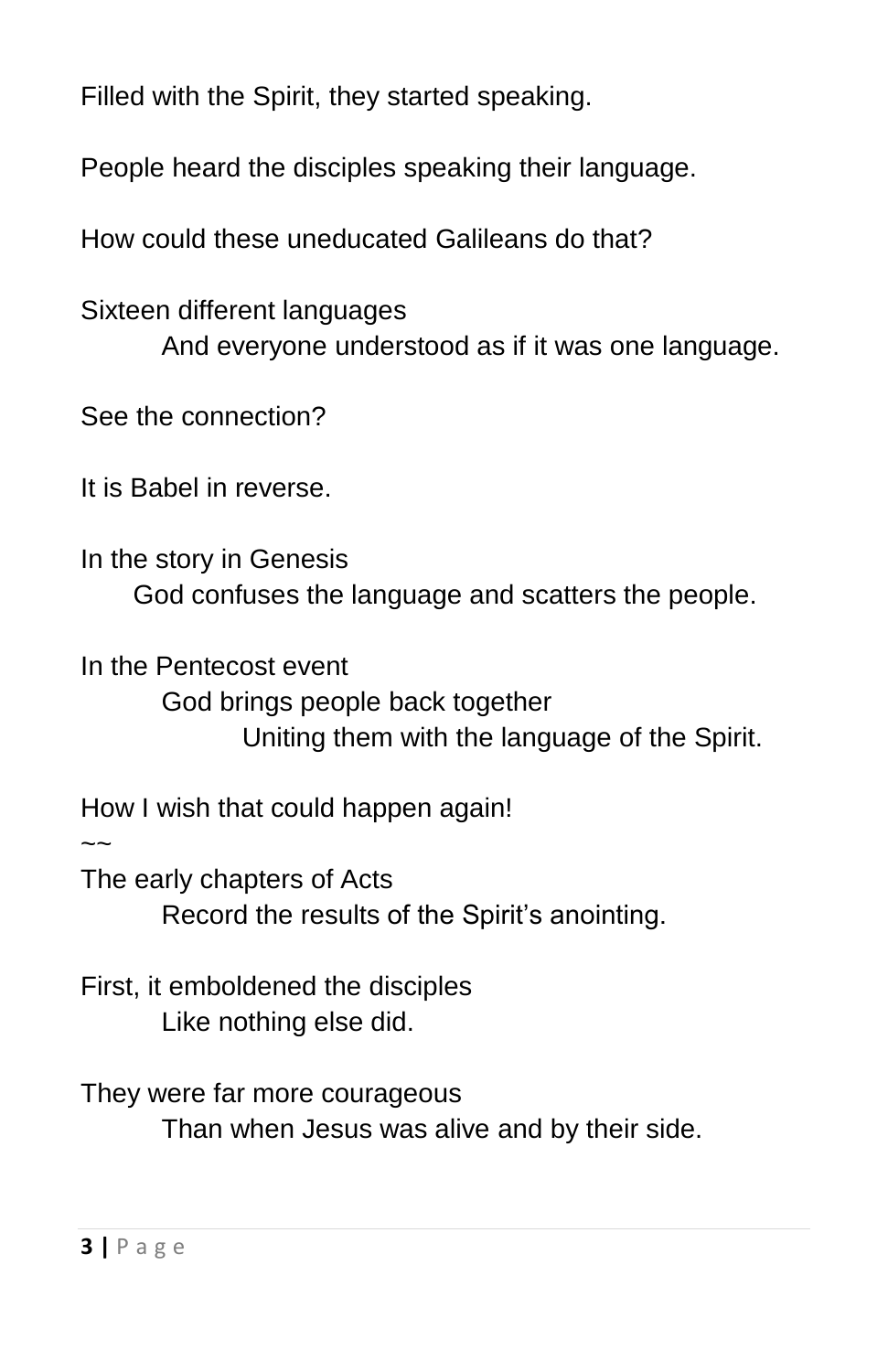Peter, who denied Jesus Started preaching to the crowds Not holding back.

And the people were cut to the heart.

What should they do?

Repent and be baptized in the name of Jesus That they might be forgiven And receive the Spirit.

3000 people were baptized.

All these people, young and old Rich and poor, black and white Different languages, different cultures

They all came together as the church.

They sold their possessions And distributed the proceeds To anyone and everyone in need.

They spent every evening after work Getting together, sharing their food With glad and generous hearts.

I mean, think about it!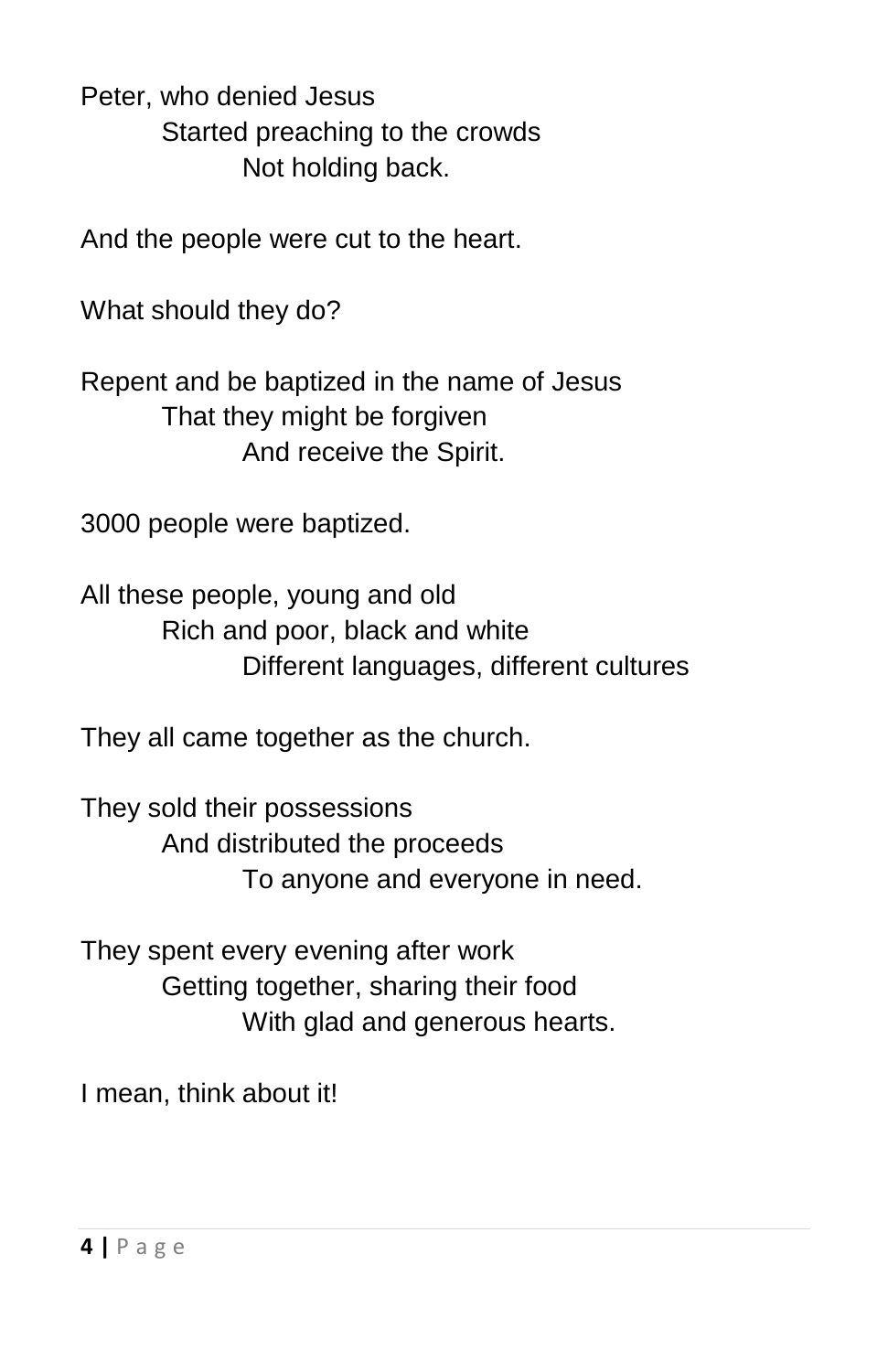1 **Acts 4:32 NLT All the believers were united in heart and mind. And they felt that what they owned was not their own, so they shared everything they had.**

Can you imagine living like that?

An economic system sharing equitably among all believers.

Some would call it socialism or communism.

But, to me, the early days of the church Was a return to Paradise, back to the Garden, Utopia.

It was wonderful!

 $\sim$ 

So what happened?

This is the way I think about all this.

There is a title I like from a song by Jason Gray *Order, Disorder, Reorder.*

That's the way I see God working.

At the very beginning God created order out of chaos.

But the event in Eden created disorder.

Following the expulsion from Eden, God created reorder.

This cycle repeats itself over and over In the Bible's historical accounts.

**5 |** P a g e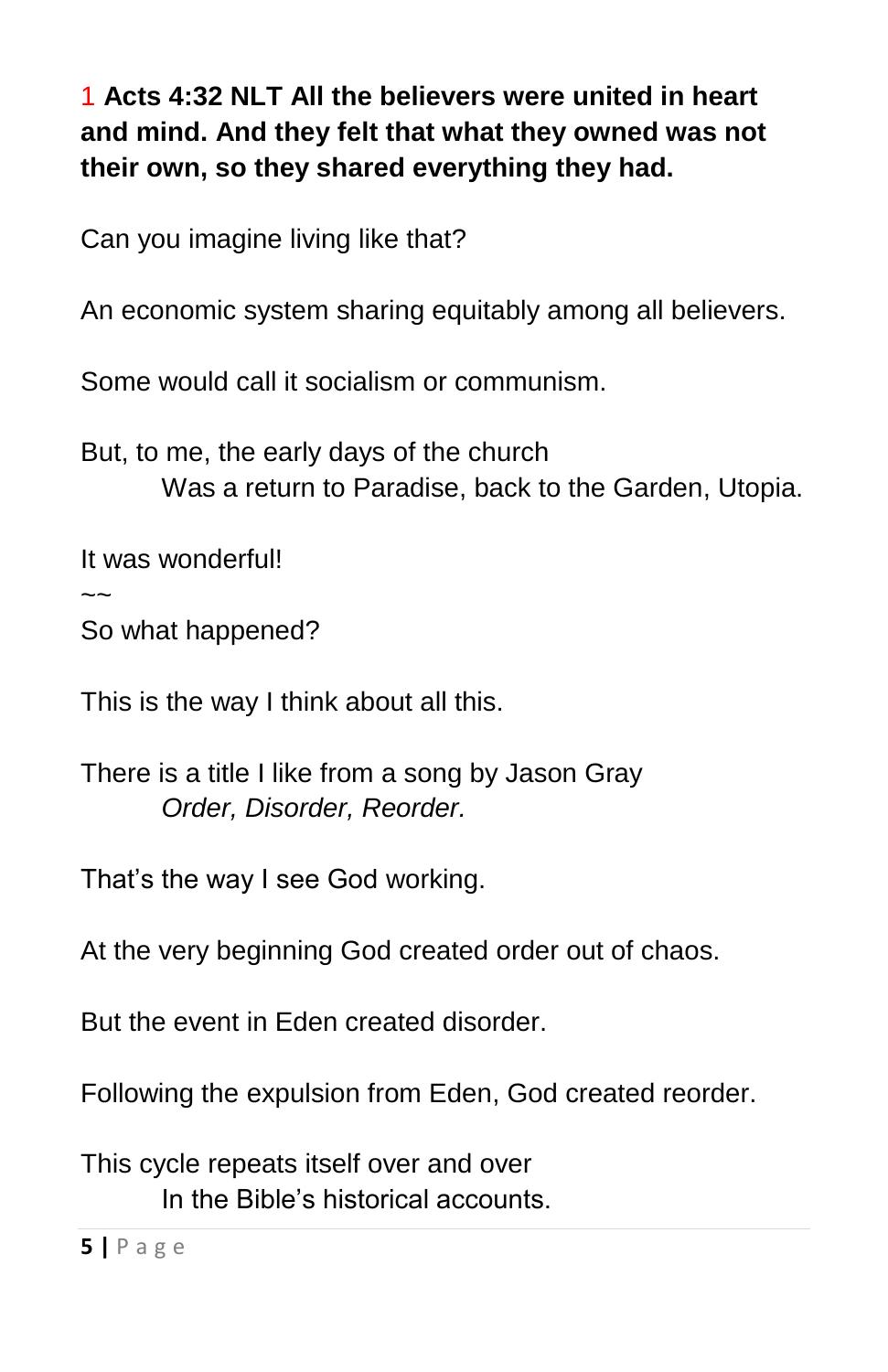2 *First the fall, and then the recovery from the fall, and both are the mercy of God.* —Julian of Norwich

Order, disorder, and reorder.

God sends Jesus as the Great Reorderer The Savior that, once and for all, reorders life.

The results are found in the life of the early disciples And the blessing of the Holy Spirit.

Individually, God continues to reorder our lives From the disorder that we have created.

Continues to bless us with his Salvation and the Holy Spirit.

But what about the church?

Don't get me wrong The church has been a wonderful gift to humanity.

But it is fraught with division and disorder.

People mess it up.

It didn't take long for the newly established church To create disorder.

It is recorded in Scripture.

Much of the Apostle Paul and James' writings Addresses the disorder they see in the church.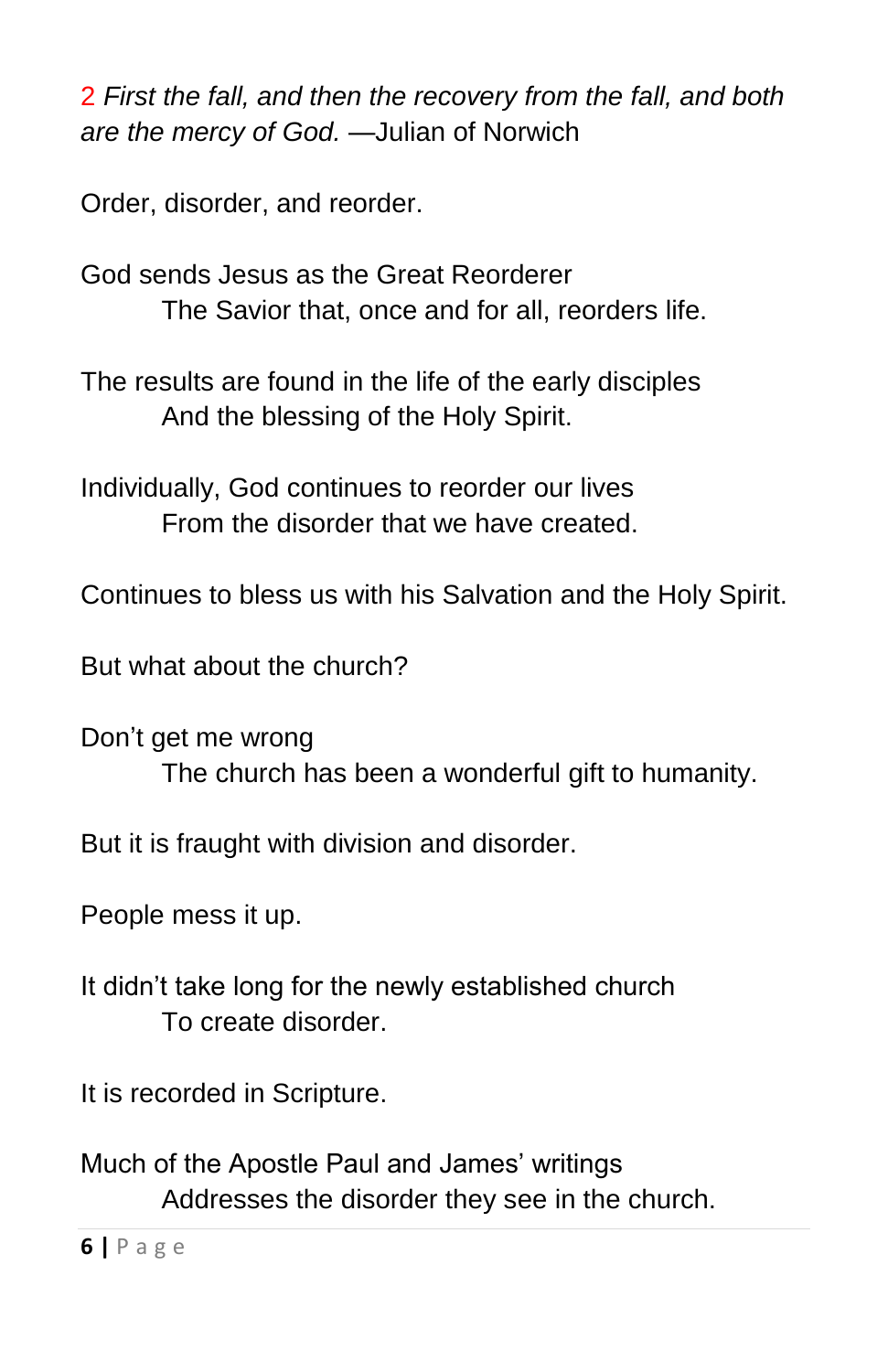And now today, the church is in trouble.

And, I suppose, not only the church But the greater society as well.

There is so much disorder in our world That we are in the midst of another Babel.

 $\sim$ 

Jonathan Haidt wrote an article in the Atlantic Published April 11, 2022 entitled

3

*Why the Past 10 Years of American Life Have Been Uniquely Stupid*

In it, he writes

4

*The story of Babel is the best metaphor I have found for what happened to America in the 2010s, and for the fractured country we now inhabit.* 

5

*Something went terribly wrong, very suddenly. We are disoriented, unable to speak the same language or recognize the same truth. We are cut off from one another and from the past.*

Humanity's hubris, our excessive pride and self-confidence Has once again caused fragmentation In our society In our politics And in our church.

Haidt blames much of the problem on social media.

**7 |** P a g e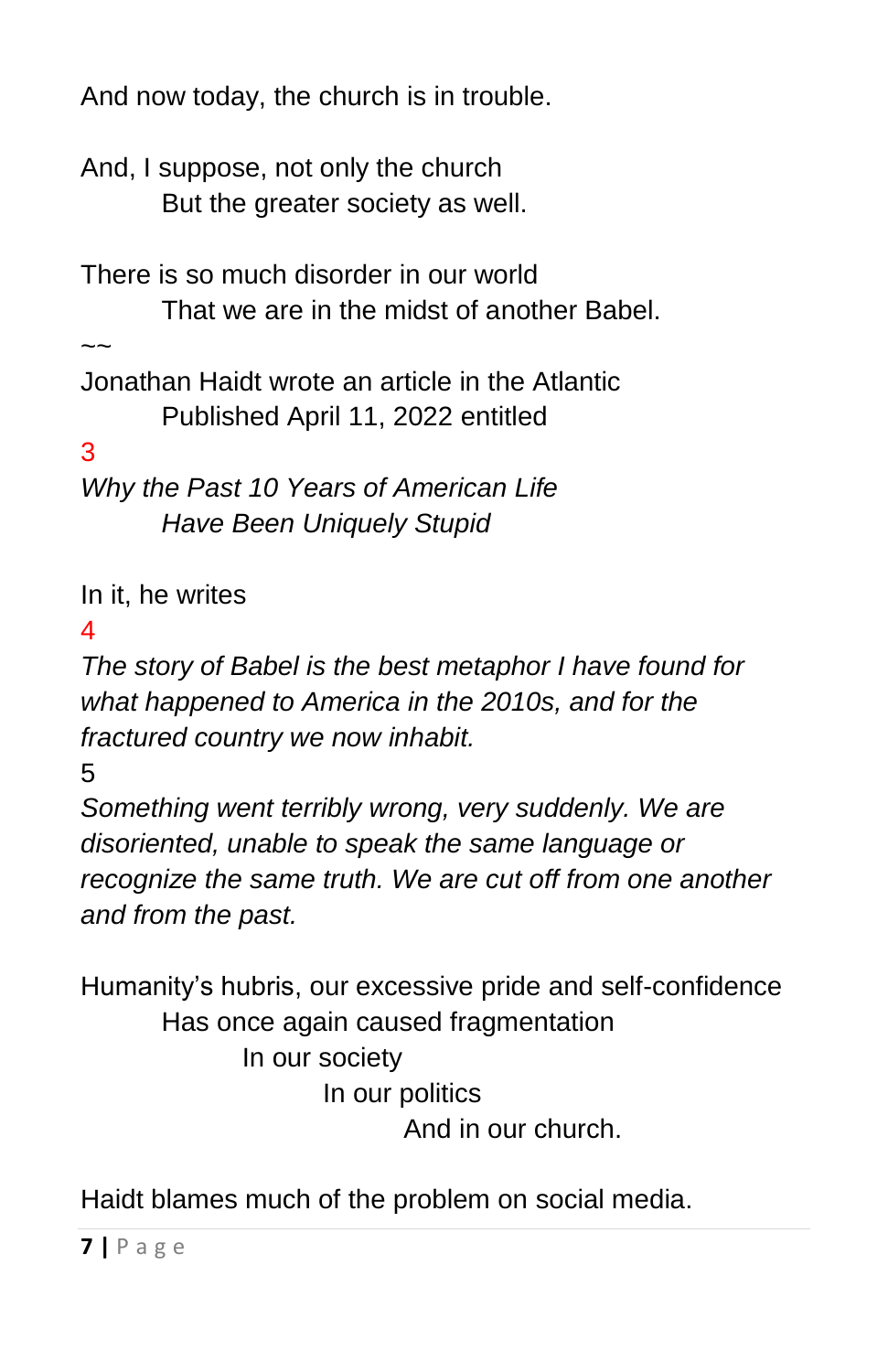6 *It's been clear for quite a while now that [red America and](https://www.theatlantic.com/magazine/archive/2001/12/one-nation-slightly-divisible/376441/)  [blue America](https://www.theatlantic.com/magazine/archive/2001/12/one-nation-slightly-divisible/376441/) are becoming like two different countries claiming the same territory, with two different versions of the Constitution, economics, and American history.* 

7

*But Babel is not a story about tribalism; it's a story about the fragmentation of everything. It's about the shattering of all that had seemed solid, the scattering of people who had been a community.* 

8

*It's a metaphor for what is happening not only between red and blue, but within the left and within the right, as well as within universities, companies, professional associations, museums, and even families.*

I would add the church.

I am torn in seeking to understand where we are in history.

We certainly are in the middle of a period of disorder.

Will it end with the Second Coming of Christ?

Will that be God's next phase?

```
Who knows?
```
9

**Matthew 24:36 NRSV "But about that day and hour no one knows, neither the angels of heaven, nor the Son, but only the Father."**

There has been revival throughout the history of the church

**8 |** P a g e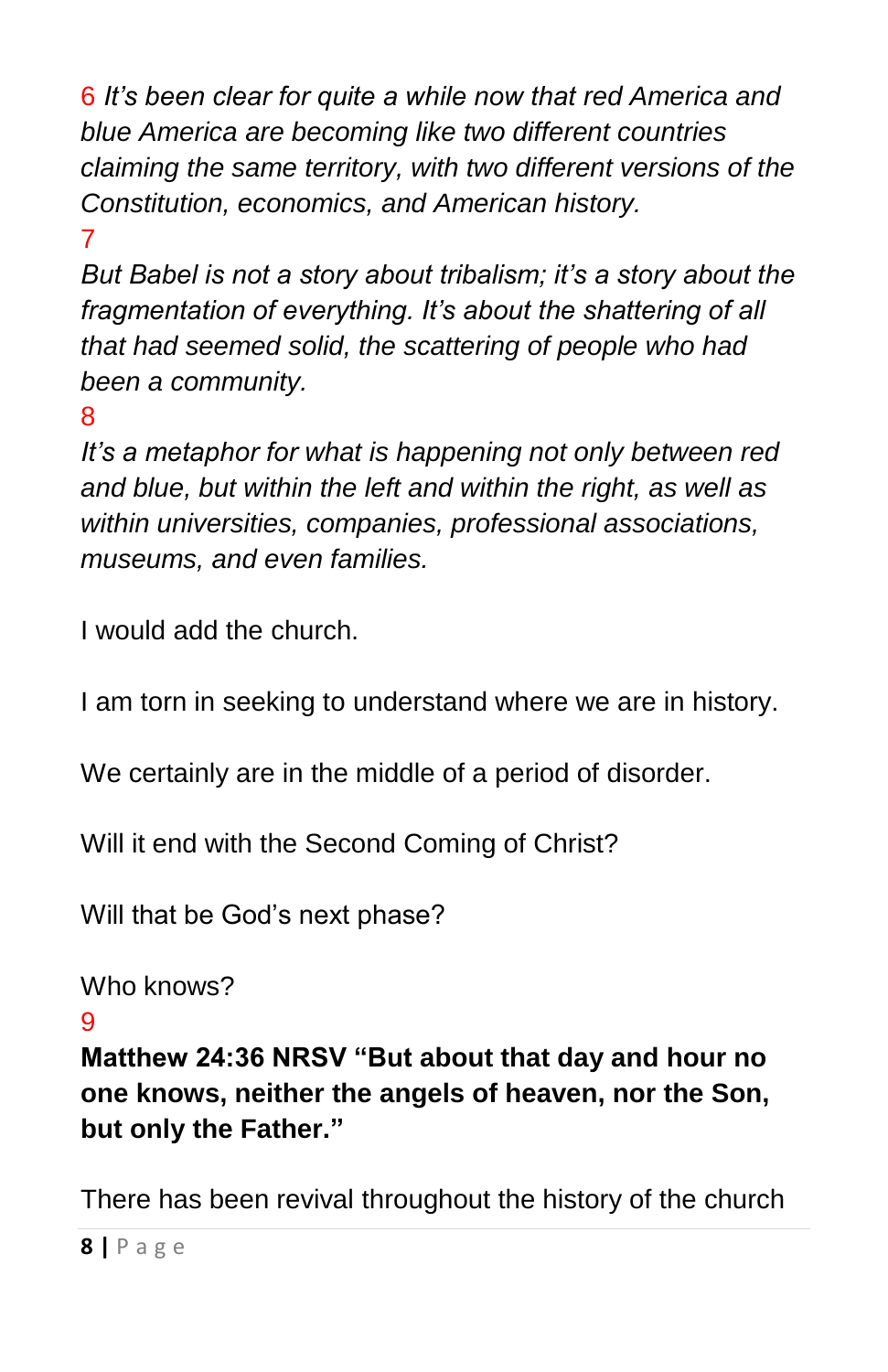God's reordering.

God's refreshing of the Holy Spirit.

I think the church needs a fresh anointing.

We need revival. We need reordering.

The universal church no longer understands each other. We no longer trust each other. We no longer feel we need each other.

It is fragmented with two different churches emerging Two different versions of what it means to be a Christian

It's the Tower of Babel all over again.

And like the Tower of Babel God is in the midst of the disorder.

And if we are receptive to it God will send the Holy Spirit And reorder the church to its original intent.

And so, may we be open to the possibility That God is in the midst of these turbulent times Seeking change for the better.

And may we pray to God to revive the church of Jesus Christ

I close with my favorite prayer for revival in the church By Charles H. Spurgeon.